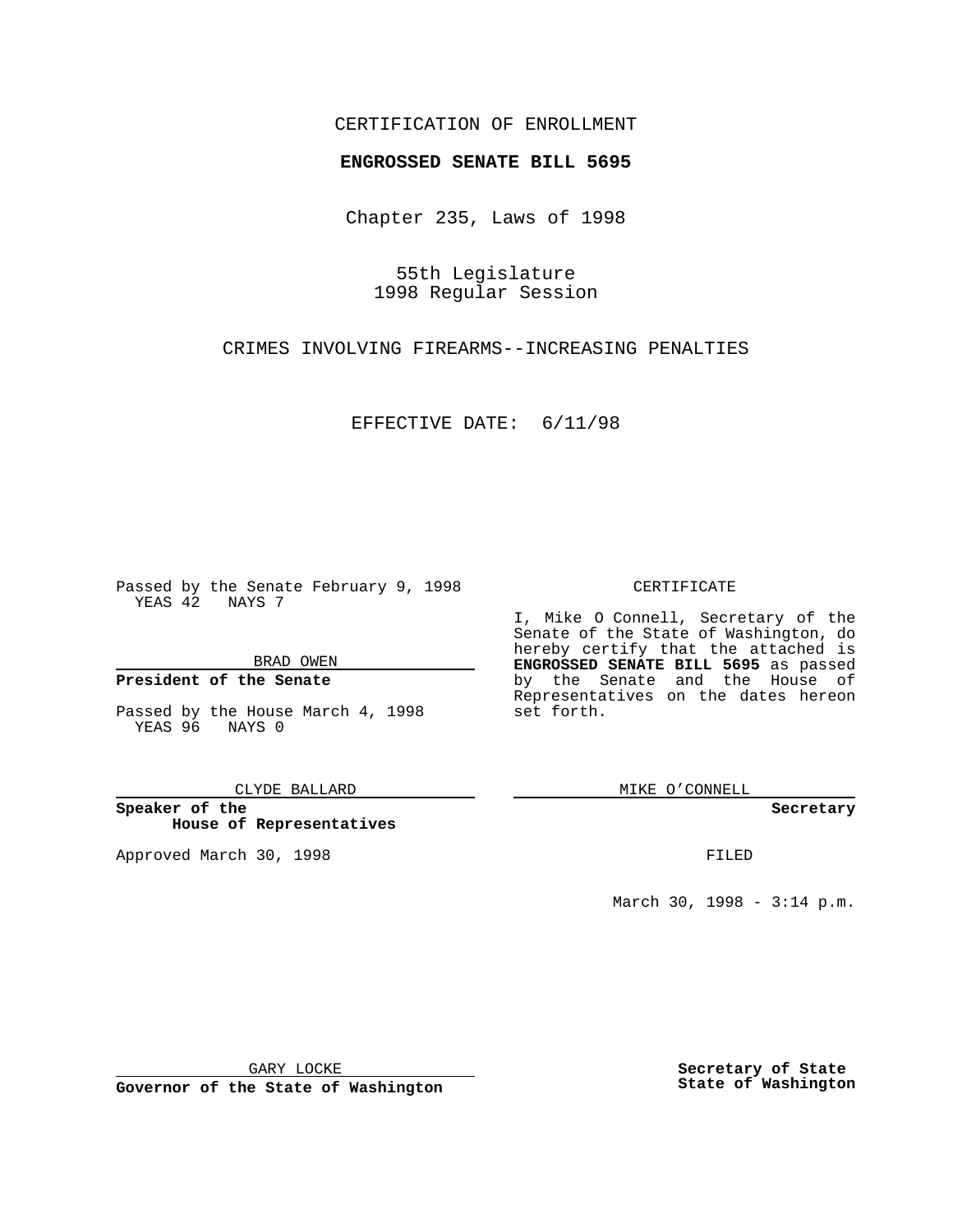# **ENGROSSED SENATE BILL 5695** \_\_\_\_\_\_\_\_\_\_\_\_\_\_\_\_\_\_\_\_\_\_\_\_\_\_\_\_\_\_\_\_\_\_\_\_\_\_\_\_\_\_\_\_\_\_\_

\_\_\_\_\_\_\_\_\_\_\_\_\_\_\_\_\_\_\_\_\_\_\_\_\_\_\_\_\_\_\_\_\_\_\_\_\_\_\_\_\_\_\_\_\_\_\_

Passed Legislature - 1998 Regular Session

**State of Washington 55th Legislature 1997 Regular Session By** Senators Roach, Long, Oke, Schow, Morton, Benton and Hochstatter Read first time 02/07/97. Referred to Committee on Law & Justice.

 AN ACT Relating to crimes involving firearms; 9.94A.400 and 9.94A.420; reenacting and amending RCW 9.94A.310 BE IT ENACTED BY THE LEGISLATURE OF THE STATE OF WASHINGTON: **Sec. 1.** RCW 9.94A.310 and 1997 c 365 s 3 and 1997 c 338 s 50 are each reenacted and amended to read as follows: (1) TABLE 1 Sentencing Grid SERIOUSNESS SCORE OFFENDER SCORE 9 or 11 0 1 2 3 4 5 6 7 8 more XV Life Sentence without Parole/Death Penalty XIV 23y4m 24y4m 25y4m 26y4m 27y4m 28y4m 30y4m 32y10m 36y 40y 240- 250- 261- 271- 281- 291- 312- 338- 370- 411- 320 333 347 361 374 388 416 450 493 548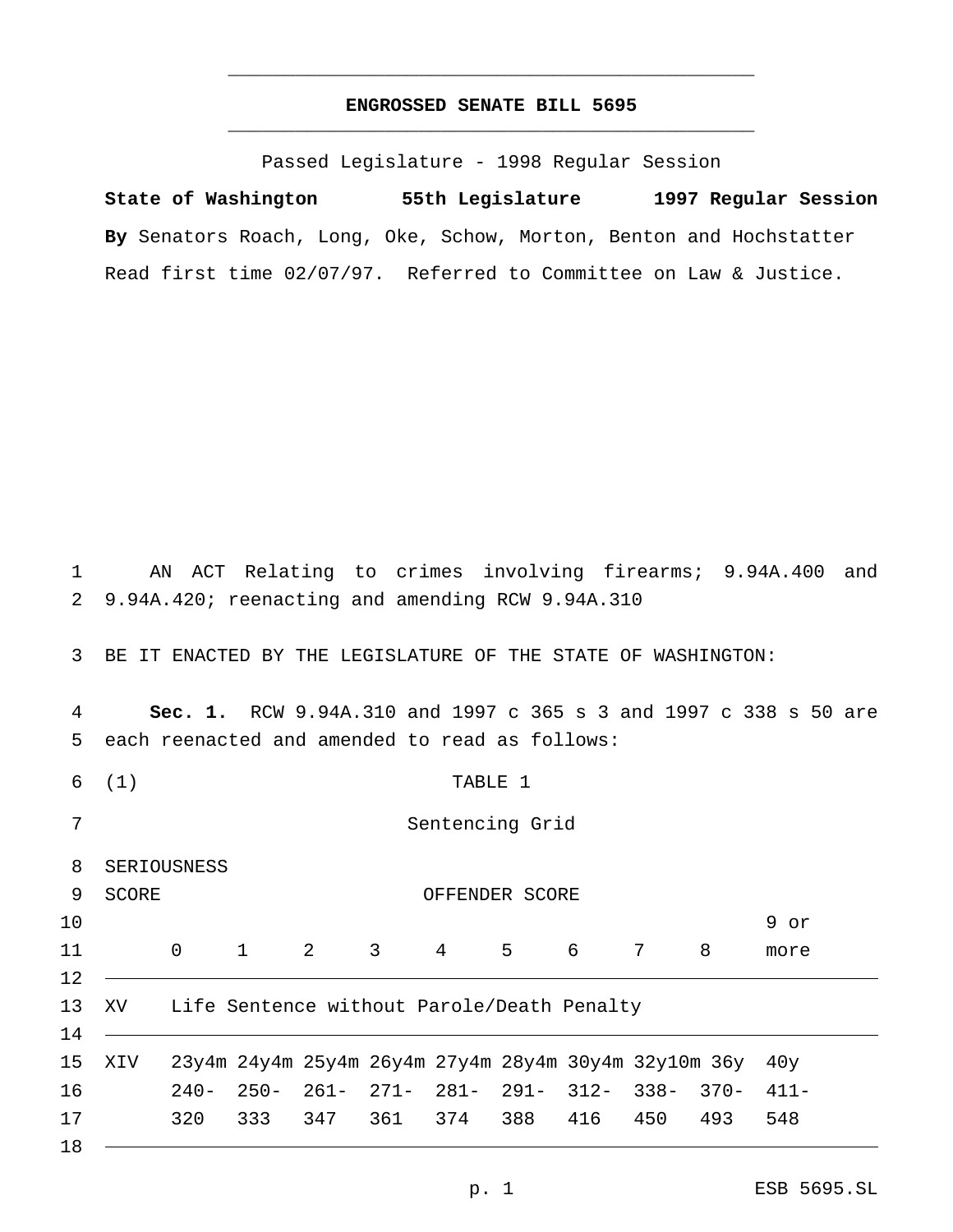| 1              | XIII |          |                 | 14y4m 15y4m 16y2m 17y |         | 17y11m 18y9m 20y5m 22y2m 25y7m 29y |         |                                                       |         |                            |                                            |
|----------------|------|----------|-----------------|-----------------------|---------|------------------------------------|---------|-------------------------------------------------------|---------|----------------------------|--------------------------------------------|
| 2              |      | $123 -$  | $134-$          | $144-$                | $154 -$ | $165 -$                            | $175 -$ | $195 -$                                               | $216 -$ | $257 -$                    | $298 -$                                    |
| 3              |      | 220      | 234             | 244                   | 254     | 265                                | 275     | 295                                                   | 316     | 357                        | 397                                        |
| $\overline{4}$ |      |          |                 |                       |         |                                    |         |                                                       |         |                            |                                            |
| 5              | XII  | 9у       |                 |                       |         |                                    |         | 9y11m 10y9m 11y8m 12y6m 13y5m 15y9m 17y3m 20y3m 23y3m |         |                            |                                            |
| 6              |      | $93 -$   | $102 -$         | $111 -$               | $120 -$ | $129 -$                            | $138 -$ | $162 -$                                               | $178 -$ | $209 -$                    | $240-$                                     |
| 7              |      | 123      | 136             | 147                   | 160     | 171                                | 184     | 216                                                   | 236     | 277                        | 318                                        |
| 8              |      |          |                 |                       |         |                                    |         |                                                       |         |                            |                                            |
| 9              | ΧI   | 7y6m     | 8y4m            | 9y2m                  |         |                                    |         |                                                       |         |                            | 9y11m 10y9m 11y7m 14y2m 15y5m 17y11m 20y5m |
| 10             |      | $78 -$   | $86 -$          | $95 -$                | $102 -$ | $111 -$                            | $120 -$ | $146 -$                                               | $159 -$ | $185 -$                    | $210-$                                     |
| 11             |      | 102      | 114             | 125                   | 136     | 147                                | 158     | 194                                                   | 211     | 245                        | 280                                        |
| 12             |      |          |                 |                       |         |                                    |         |                                                       |         |                            |                                            |
| 13             | X    | 5y       | 5y6m            | бу                    | бу6m    | 7у                                 | 7y6m    | 9y6m                                                  |         | $10y$ 6m $12y$ 6m $14y$ 6m |                                            |
| 14             |      | $51 -$   | $57 -$          | $62 -$                | $67 -$  | $72 -$                             | $77 -$  | $98 -$                                                | $108 -$ | $129 -$                    | $149-$                                     |
| 15             |      | 68       | 75              | 82                    | 89      | 96                                 | 102     | 130                                                   | 144     | 171                        | 198                                        |
| 16             |      |          |                 |                       |         |                                    |         |                                                       |         |                            |                                            |
| 17             | ΙX   | 3y       | 3y6m            | 4y                    | $4y$ 6m | 5y                                 | 5y6m    | 7y6m                                                  | 8у6m    |                            | $10y6m$ $12y6m$                            |
| 18             |      | $31 -$   | $36 -$          | $41 -$                | $46 -$  | $51 -$                             | $57 -$  | $77 -$                                                | $87 -$  | $108 -$                    | $129 -$                                    |
| 19             |      | 41       | 48              | 54                    | 61      | 68                                 | 75      | 102                                                   | 116     | 144                        | 171                                        |
| 20             |      |          |                 |                       |         |                                    |         |                                                       |         |                            |                                            |
| 21             | VIII | 2y       | 2y6m            | 3y                    | 3y6m    | $4$ y                              | $4y$ 6m | бубm                                                  | 7y6m    | $8y$ 6m                    | $10y$ 6m                                   |
| 22             |      | $21 -$   | $26 -$          | $31 -$                | $36 -$  | $41 -$                             | $46 -$  | $67 -$                                                | $77 -$  | $87 -$                     | $108 -$                                    |
| 23             |      | 27       | 34              | 41                    | 48      | 54                                 | 61      | 89                                                    | 102     | 116                        | 144                                        |
| 24             |      |          |                 |                       |         |                                    |         |                                                       |         |                            |                                            |
| 25             | VII  | 18m      | 2y              | $2y$ 6m               | 3y      | 3y6m                               | $4$ y   | 5у6m                                                  | бубm    | 7y6m                       | $8y$ 6m                                    |
| 26             |      | $15 -$   | $21 -$          | $26 -$                | $31 -$  | $36 -$                             | $41 -$  | $57 -$                                                | $67 -$  | $77 -$                     | $87 -$                                     |
| 27             |      | 20       | 27              | 34                    | 41      | 48                                 | 54      | 75                                                    | 89      | 102                        | 116                                        |
| 28             |      |          |                 |                       |         |                                    |         |                                                       |         |                            |                                            |
| 29             | VI   | 13m      | 18 <sub>m</sub> | $2\mathrm{y}$         | $2y$ 6m | 3y                                 |         | 3y6m 4y6m 5y6m 6y6m                                   |         |                            | 7y6m                                       |
| 30             |      | $12 + -$ | $15 -$          | $21 -$                | $26 -$  | $31 -$                             | $36 -$  | $46 -$                                                | $57 -$  | $67 -$                     | $77 -$                                     |
| 31             |      | 14       | 20              | 27                    | 34      | 41                                 | 48      | 61                                                    | 75      | 89                         | 102                                        |
| 32             |      |          |                 |                       |         |                                    |         |                                                       |         |                            |                                            |
| 33             | V    | 9m       | 13m             | 15m                   | 18m     | 2y2m                               | 3y2m    | $4$ y                                                 | 5у      | бу                         | 7y                                         |
| 34             |      | $6-$     | $12 + -$        | $13 -$                | $15 -$  | $22 -$                             | $33 -$  | $41 -$                                                | $51 -$  | $62 -$                     | $72 -$                                     |
| 35             |      | 12       | 14              | 17                    | 20      | 29                                 | 43      | 54                                                    | 68      | 82                         | 96                                         |
| 36             |      |          |                 |                       |         |                                    |         |                                                       |         |                            |                                            |
| 37             | IV   | бm       | 9m              | 13m                   | 15m     | 18m                                | 2y2m    | $3y2m$ $4y2m$ $5y2m$                                  |         |                            | 6y2m                                       |
| 38             |      | $3 -$    | $6-$            | $12 + -$              | $13 -$  | $15 -$                             | $22 -$  | $33 -$                                                | $43 -$  | $53 -$                     | $63 -$                                     |
| 39             |      | 9        | 12              | 14                    | 17      | 20                                 | 29      | 43                                                    | 57      | 70                         | 84                                         |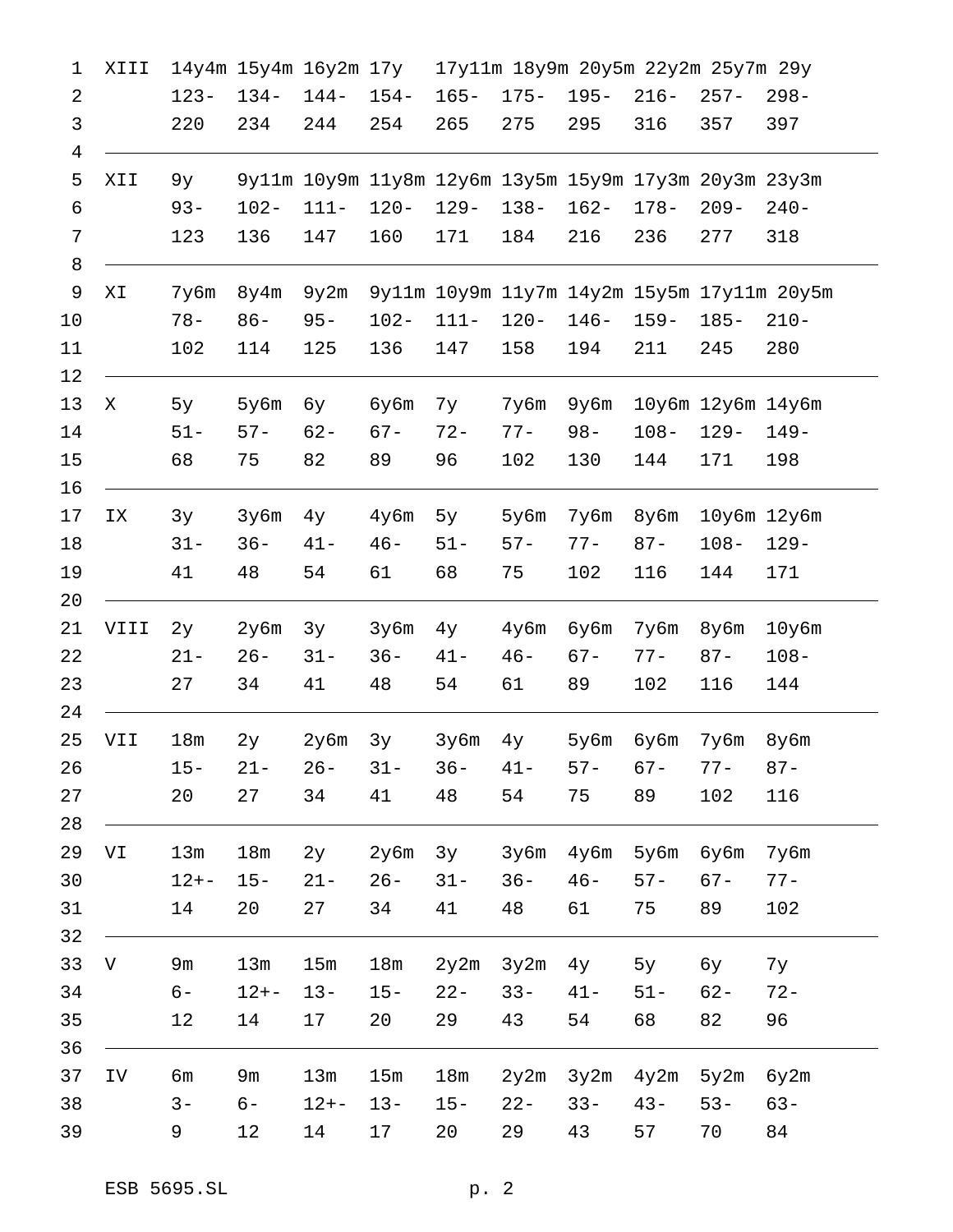| 1              |              |          |                |       |                 |                |                |          |        |        |        |
|----------------|--------------|----------|----------------|-------|-----------------|----------------|----------------|----------|--------|--------|--------|
| 2              | III          | 2m       | 5 <sub>m</sub> | 8m    | 11 <sub>m</sub> | 14m            | 20m            | 2y2m     | 3y2m   | 4y2m   | 5y     |
| 3              |              | $1 -$    | $3 -$          | $4-$  | $9-$            | $12 + -$       | $17 -$         | $22 -$   | $33 -$ | $43 -$ | $51 -$ |
| $\overline{4}$ |              | 3        | 8              | 12    | 12              | 16             | 22             | 29       | 43     | 57     | 68     |
| 5              |              |          |                |       |                 |                |                |          |        |        |        |
| 6              | ΙI           |          | 4 <sub>m</sub> | бm    | 8m              | 13m            | 16m            | 20m      | 2y2m   | 3y2m   | 4y2m   |
| 7              |              | $0 - 90$ | $2 -$          | $3 -$ | $4-$            | $12 + -$       | $14-$          | $17 -$   | $22 -$ | $33 -$ | $43-$  |
| 8              |              | Days     | - 6            | 9     | 12              | 14             | 18             | 22       | 29     | 43     | 57     |
| 9              |              |          |                |       |                 |                |                |          |        |        |        |
| 10             | $\mathbf{I}$ |          |                | 3m    | 4 <sub>m</sub>  | 5 <sub>m</sub> | 8 <sub>m</sub> | 13m      | 16m    | 20m    | 2y2m   |
| 11             |              | $0 - 60$ | $0 - 90$       | $2 -$ | $2 -$           | $3 -$          | $4-$           | $12 + -$ | $14-$  | $17 -$ | $22 -$ |
| 12             |              | Days     | Days 5         |       | 6               | 8              | 12             | 14       | 18     | 22     | 29     |
| 13             |              |          |                |       |                 |                |                |          |        |        |        |

 NOTE: Numbers in the first horizontal row of each seriousness category 15 represent sentencing midpoints in years(y) and months(m). Numbers in the second and third rows represent presumptive sentencing ranges in months, or in days if so designated. 12+ equals one year and one day. (2) For persons convicted of the anticipatory offenses of criminal attempt, solicitation, or conspiracy under chapter 9A.28 RCW, the presumptive sentence is determined by locating the sentencing grid sentence range defined by the appropriate offender score and the seriousness level of the completed crime, and multiplying the range by 75 percent.

 (3) The following additional times shall be added to the presumptive sentence for felony crimes committed after July 23, 1995, if the offender or an accomplice was armed with a firearm as defined in RCW 9.41.010 and the offender is being sentenced for one of the crimes listed in this subsection as eligible for any firearm enhancements 29 based on the classification of the completed felony crime. If the 30 offender is being sentenced for more than one offense, the firearm 31 enhancement or enhancements must be added to the total period of confinement for all offenses, regardless of which underlying offense is 33 subject to a firearm enhancement. If the offender or an accomplice was armed with a firearm as defined in RCW 9.41.010 and the offender is being sentenced for an anticipatory offense under chapter 9A.28 RCW to commit one of the crimes listed in this subsection as eligible for any firearm enhancements, the following additional times shall be added to the presumptive sentence determined under subsection (2) of this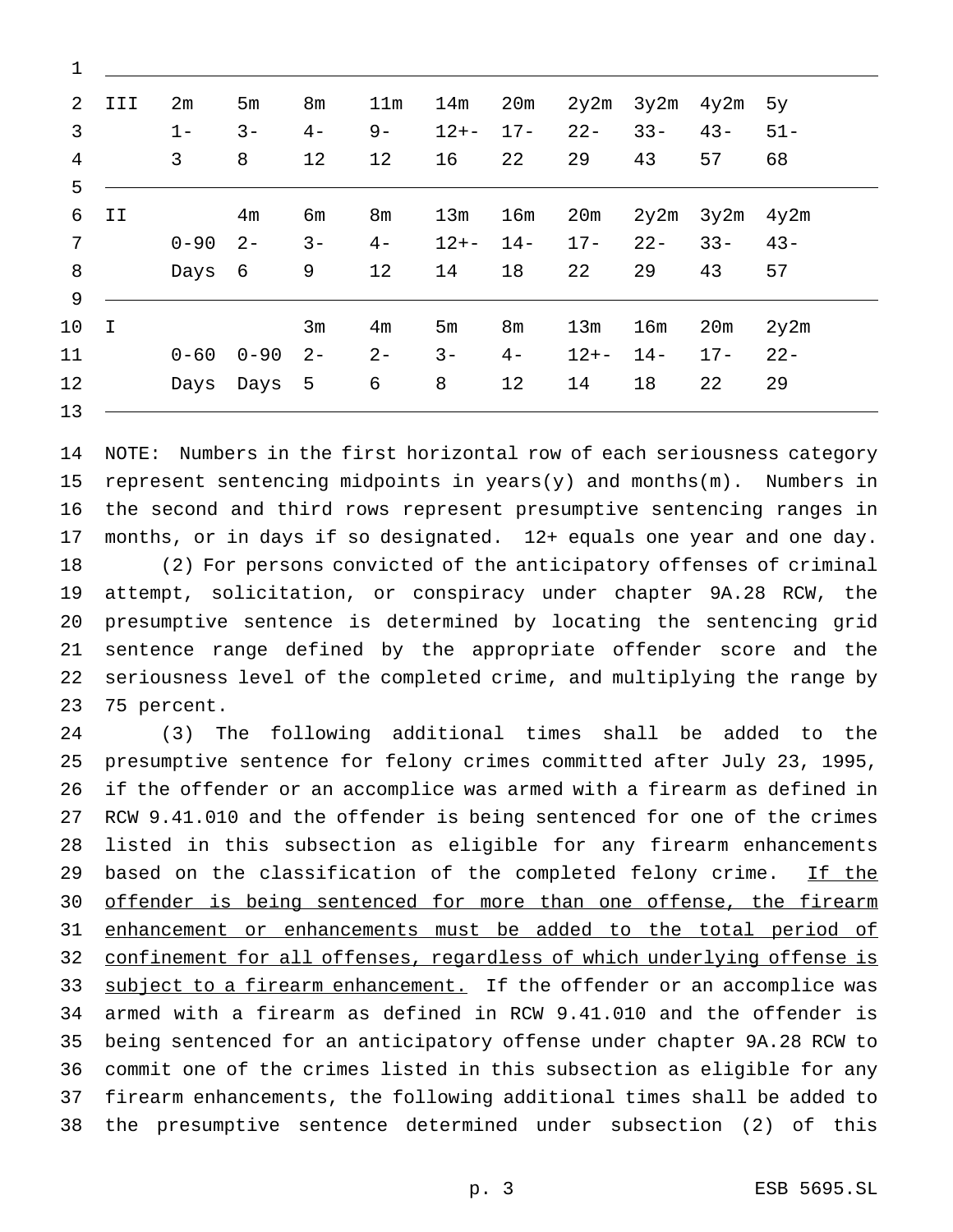section based on the felony crime of conviction as classified under RCW 9A.28.020:

 (a) Five years for any felony defined under any law as a class A felony or with a maximum sentence of at least twenty years, or both, and not covered under (f) of this subsection.

 (b) Three years for any felony defined under any law as a class B felony or with a maximum sentence of ten years, or both, and not covered under (f) of this subsection.

 (c) Eighteen months for any felony defined under any law as a class C felony or with a maximum sentence of five years, or both, and not covered under (f) of this subsection.

 (d) If the offender is being sentenced for any firearm enhancements under (a), (b), and/or (c) of this subsection and the offender has previously been sentenced for any deadly weapon enhancements after July 23, 1995, under (a), (b), and/or (c) of this subsection or subsection (4)(a), (b), and/or (c) of this section, or both, any and all firearm enhancements under this subsection shall be twice the amount of the enhancement listed.

 (e) Notwithstanding any other provision of law, any and all firearm enhancements under this section are mandatory, shall be served 21 in total confinement, and shall  $((\text{not}))$  run  $((\text{concurrently with any}))$ 22 consecutively to all other sentencing provisions, including other 23 firearm or deadly weapon enhancements, for all offenses sentenced under 24 this chapter.

 (f) The firearm enhancements in this section shall apply to all felony crimes except the following: Possession of a machine gun, possessing a stolen firearm, drive-by shooting, theft of a firearm, unlawful possession of a firearm in the first and second degree, and use of a machine gun in a felony.

 (g) If the presumptive sentence under this section exceeds the statutory maximum for the offense, the statutory maximum sentence shall be the presumptive sentence unless the offender is a persistent offender as defined in RCW 9.94A.030. If the addition of a firearm enhancement increases the sentence so that it would exceed the statutory maximum for the offense, the portion of the sentence 36 representing the enhancement may not be reduced.

 (4) The following additional times shall be added to the presumptive sentence for felony crimes committed after July 23, 1995, if the offender or an accomplice was armed with a deadly weapon as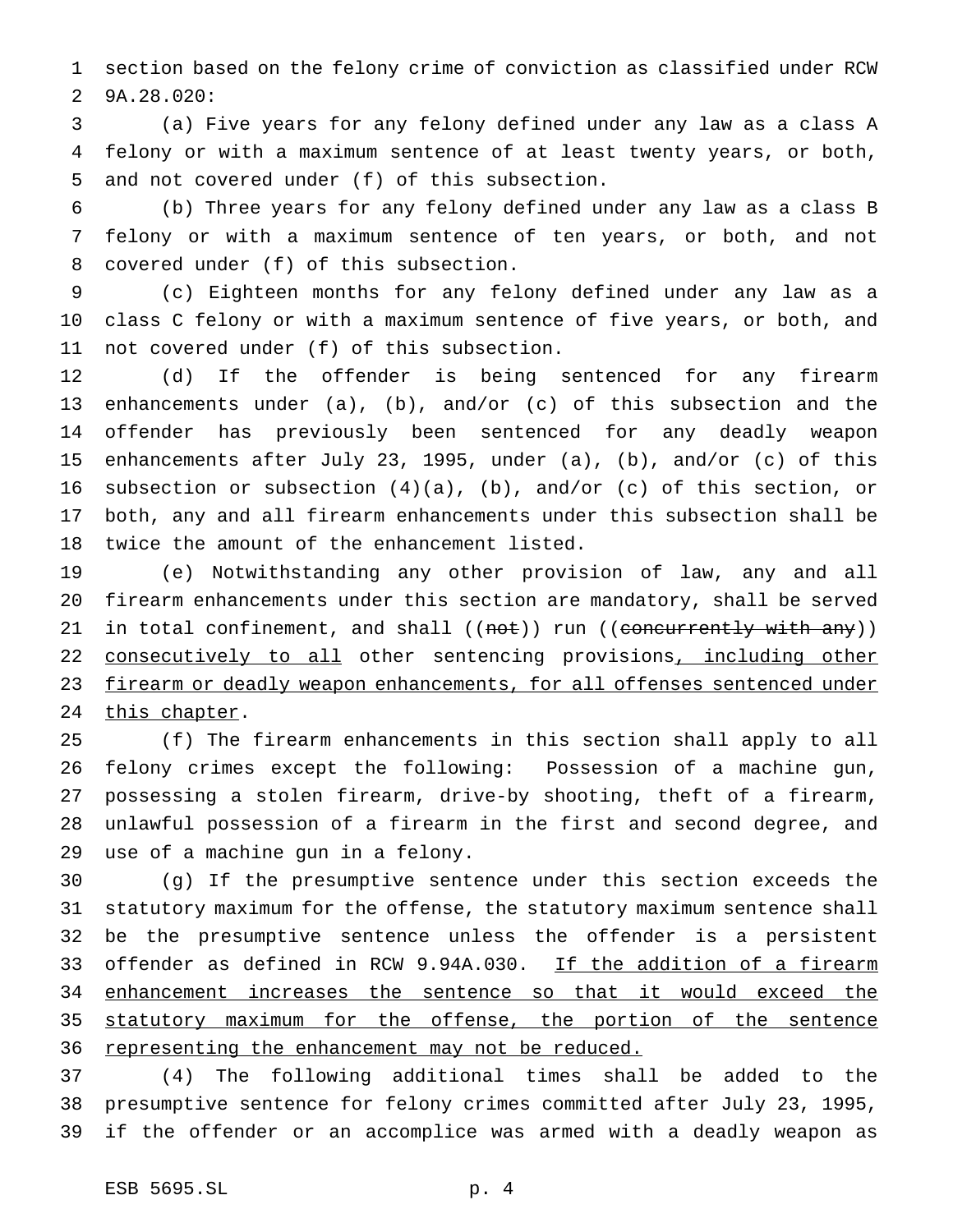defined in this chapter other than a firearm as defined in RCW 9.41.010 and the offender is being sentenced for one of the crimes listed in this subsection as eligible for any deadly weapon enhancements based on 4 the classification of the completed felony crime. If the offender is 5 being sentenced for more than one offense, the deadly weapon enhancement or enhancements must be added to the total period of confinement for all offenses, regardless of which underlying offense is 8 subject to a deadly weapon enhancement. If the offender or an accomplice was armed with a deadly weapon other than a firearm as defined in RCW 9.41.010 and the offender is being sentenced for an anticipatory offense under chapter 9A.28 RCW to commit one of the crimes listed in this subsection as eligible for any deadly weapon enhancements, the following additional times shall be added to the presumptive sentence determined under subsection (2) of this section based on the felony crime of conviction as classified under RCW 9A.28.020:

 (a) Two years for any felony defined under any law as a class A felony or with a maximum sentence of at least twenty years, or both, and not covered under (f) of this subsection.

 (b) One year for any felony defined under any law as a class B felony or with a maximum sentence of ten years, or both, and not covered under (f) of this subsection.

 (c) Six months for any felony defined under any law as a class C felony or with a maximum sentence of five years, or both, and not covered under (f) of this subsection.

 (d) If the offender is being sentenced under (a), (b), and/or (c) of this subsection for any deadly weapon enhancements and the offender has previously been sentenced for any deadly weapon enhancements after July 23, 1995, under (a), (b), and/or (c) of this subsection or subsection (3)(a), (b), and/or (c) of this section, or both, any and all deadly weapon enhancements under this subsection shall be twice the amount of the enhancement listed.

 (e) Notwithstanding any other provision of law, any and all deadly weapon enhancements under this section are mandatory, shall be served 35 in total confinement, and shall ((not)) run ((concurrently with any)) 36 consecutively to all other sentencing provisions, including other 37 firearm or deadly weapon enhancements, for all offenses sentenced under this chapter.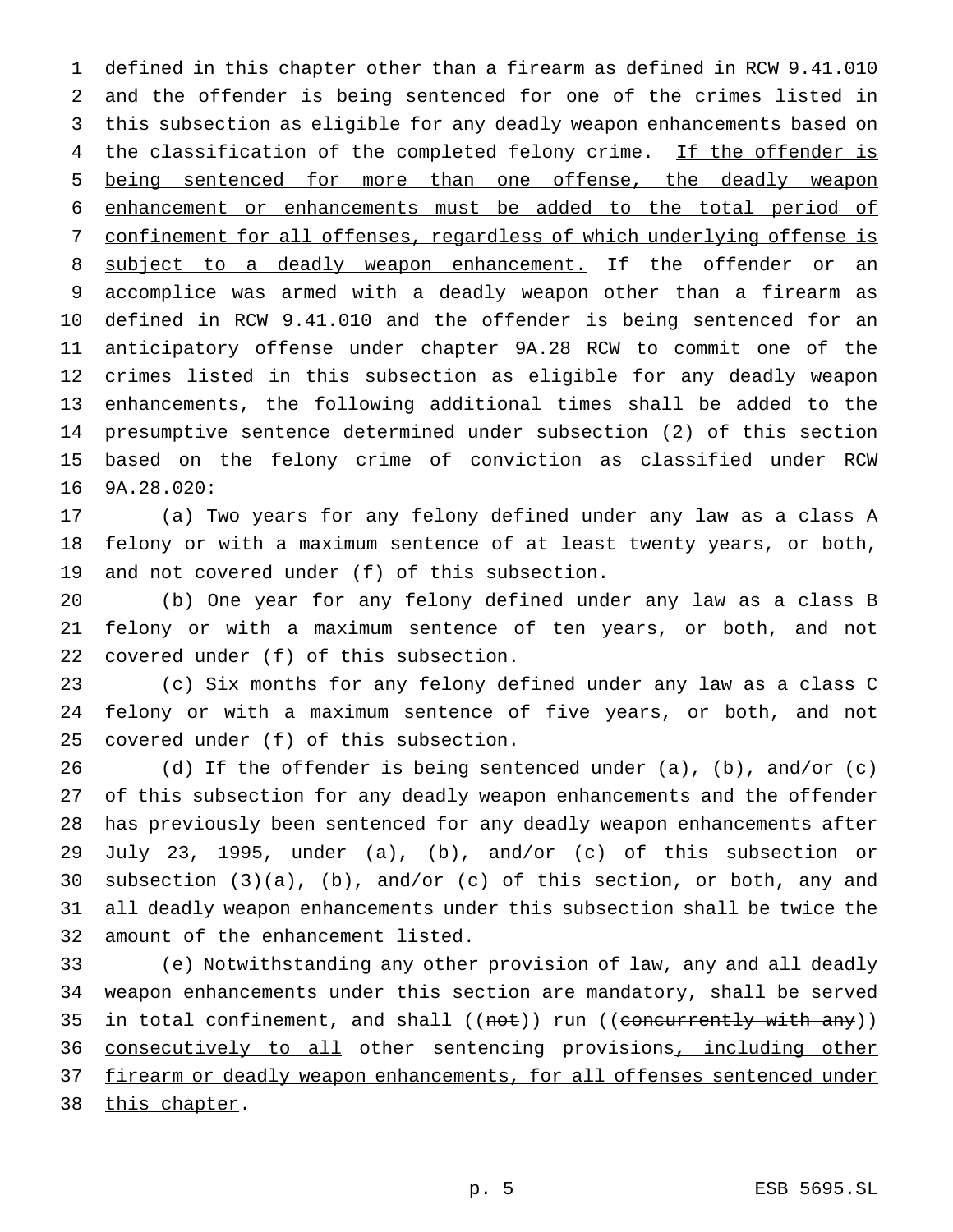(f) The deadly weapon enhancements in this section shall apply to all felony crimes except the following: Possession of a machine gun, possessing a stolen firearm, drive-by shooting, theft of a firearm, unlawful possession of a firearm in the first and second degree, and use of a machine gun in a felony.

 (g) If the presumptive sentence under this section exceeds the statutory maximum for the offense, the statutory maximum sentence shall be the presumptive sentence unless the offender is a persistent 9 offender as defined in RCW 9.94A.030. If the addition of a deadly weapon enhancement increases the sentence so that it would exceed the 11 statutory maximum for the offense, the portion of the sentence 12 representing the enhancement may not be reduced.

 (5) The following additional times shall be added to the presumptive sentence if the offender or an accomplice committed the offense while in a county jail or state correctional facility as that term is defined in this chapter and the offender is being sentenced for one of the crimes listed in this subsection. If the offender or an accomplice committed one of the crimes listed in this subsection while in a county jail or state correctional facility as that term is defined in this chapter, and the offender is being sentenced for an anticipatory offense under chapter 9A.28 RCW to commit one of the crimes listed in this subsection, the following additional times shall be added to the presumptive sentence determined under subsection (2) of this section:

 (a) Eighteen months for offenses committed under RCW 69.50.401(a)(1) (i) or (ii) or 69.50.410;

 (b) Fifteen months for offenses committed under RCW 28  $69.50.401(a)(1)$  (iii), (iv), and (v);

 (c) Twelve months for offenses committed under RCW 69.50.401(d). For the purposes of this subsection, all of the real property of a state correctional facility or county jail shall be deemed to be part of that facility or county jail.

 (6) An additional twenty-four months shall be added to the presumptive sentence for any ranked offense involving a violation of chapter 69.50 RCW if the offense was also a violation of RCW 69.50.435.

 **Sec. 2.** RCW 9.94A.400 and 1996 c 199 s 3 are each amended to read as follows: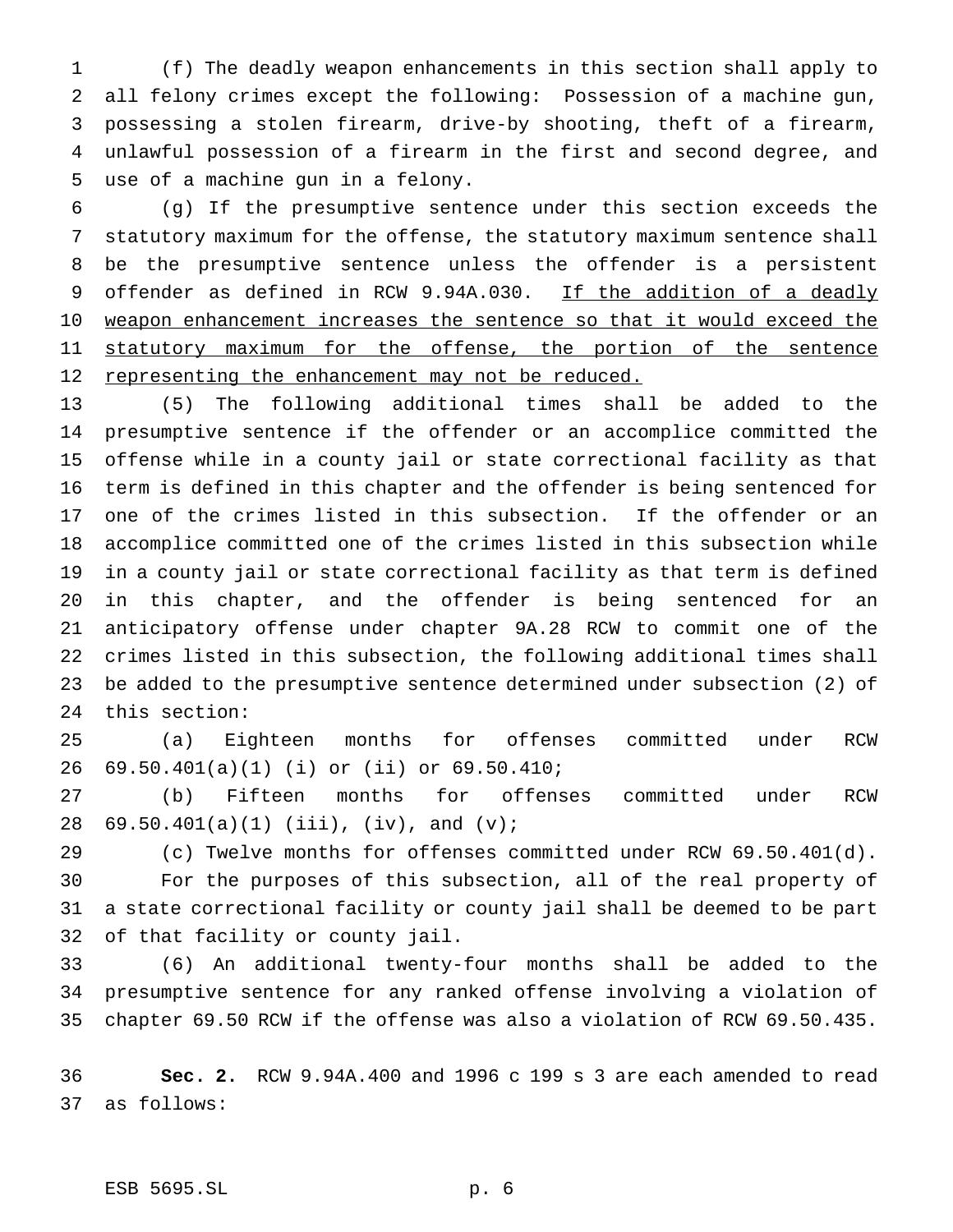1 (1)(a) Except as provided in (b) or (c) of this subsection, whenever a person is to be sentenced for two or more current offenses, the sentence range for each current offense shall be determined by using all other current and prior convictions as if they were prior convictions for the purpose of the offender score: PROVIDED, That if the court enters a finding that some or all of the current offenses encompass the same criminal conduct then those current offenses shall be counted as one crime. Sentences imposed under this subsection shall be served concurrently. Consecutive sentences may only be imposed under the exceptional sentence provisions of RCW 9.94A.120 and 11 9.94A.390(2)( $(\frac{f}{f})$ ) (g) or any other provision of RCW 9.94A.390. "Same criminal conduct," as used in this subsection, means two or more crimes that require the same criminal intent, are committed at the same time and place, and involve the same victim. This definition applies in cases involving vehicular assault or vehicular homicide even if the victims occupied the same vehicle.

 (b) Whenever a person is convicted of two or more serious violent offenses, as defined in RCW 9.94A.030, arising from separate and distinct criminal conduct, the sentence range for the offense with the highest seriousness level under RCW 9.94A.320 shall be determined using the offender's prior convictions and other current convictions that are not serious violent offenses in the offender score and the sentence range for other serious violent offenses shall be determined by using an offender score of zero. The sentence range for any offenses that are not serious violent offenses shall be determined according to (a) of this subsection. All sentences imposed under (b) of this subsection shall be served consecutively to each other and concurrently with sentences imposed under (a) of this subsection.

 (c) If an offender is convicted under RCW 9.41.040 for unlawful possession of a firearm in the first or second degree and for the 31 felony crimes of theft of a firearm or possession of a stolen firearm, 32 or both, then the offender shall serve consecutive sentences for each 33 conviction of the felony crimes listed in this subsection, and for each 34 firearm unlawfully possessed.

 (2)(a) Except as provided in (b) of this subsection, whenever a person while under sentence of felony commits another felony and is sentenced to another term of confinement, the latter term shall not begin until expiration of all prior terms.